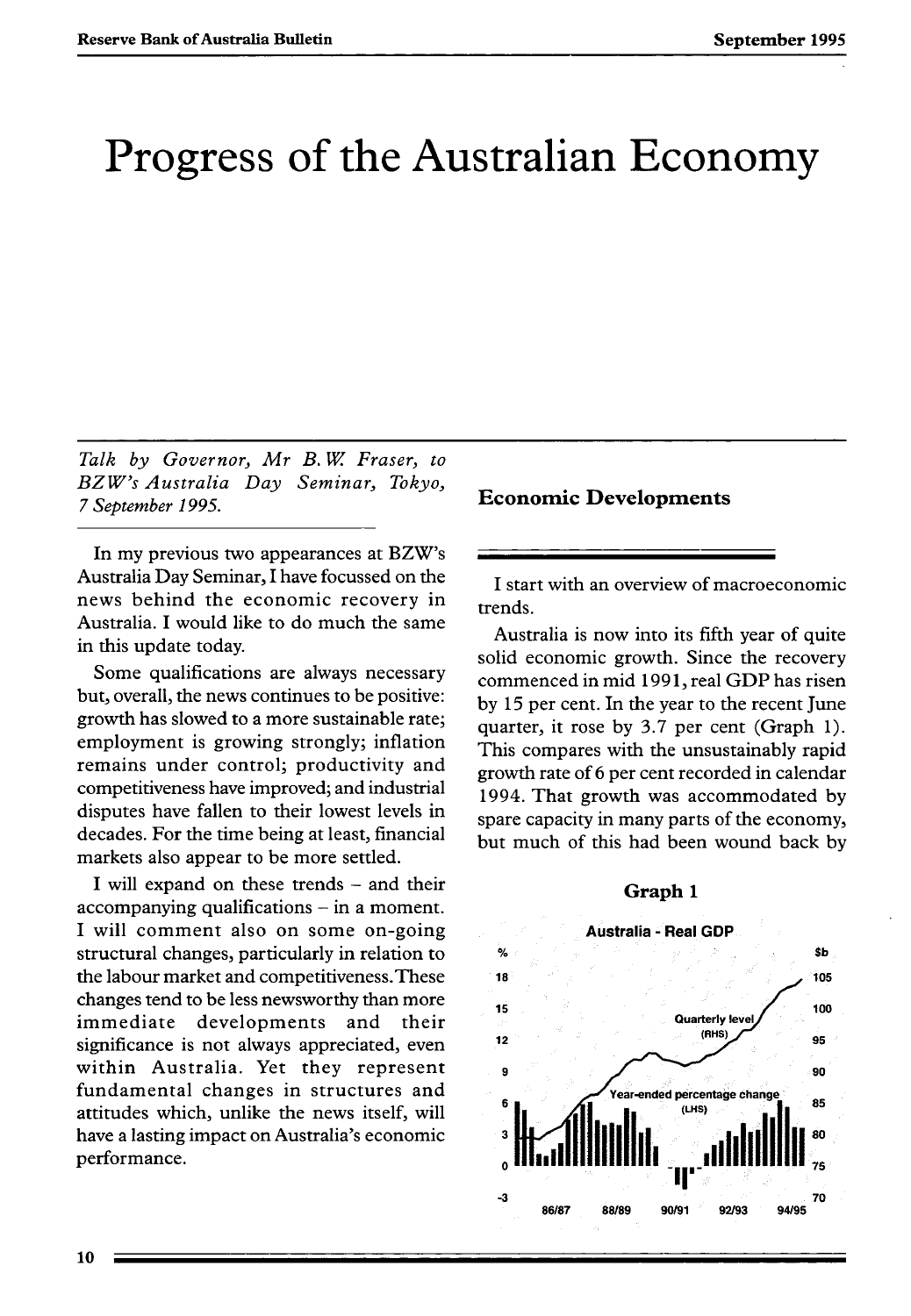## **Reserve Bank of Australia Bulletin** *September 1995* **<b>September 1995**

the end of 1994. Over the coming year, we expect further growth in the 3 to 4 per cent range: this would represent a reasonable outcome, particularly given the proximity of inflation and current account pressures.

Consumer spending has been a major driver of growth in recent years, but so too has business investment. In the past year, real consumer spending rose by 5 per cent. Over the same period, business investment in plant and equipment rose by about 13 per cent, following an increase of 23 per cent in the previous year. Another solid increase in investment is in prospect in the current year, underpinned by generally good prospects for sales and corporate profits, and by a healthy banking system. The recent weakness in the housing sector, after several years of rapid growth, is likely to continue for some time yet, but the decline in non-residential construction appears to be coming to an end.

So far, the slowing in GDP growth in the first half of 1995 has not carried through to employment. Over the 12 months to July, employment grew by 4 per cent, and unemployment declined by 12 per cent. Nearly half of the fall in unemployment was in respect of people who had been unemployed for more than a year. The unemployment rate has fallen from a peak of 11.2 per cent in December 1992 to 8.2 per cent in July 1995, an exceptionally rapid rate of decline. Further, but less rapid, increases in employment and reductions in unemployment are expected over the year ahead.

Not surprisingly, the surge in growth in 1994 and the associated strength of the labour market has led to an increase in wage pressures. Different wage series tell somewhat different stories, but all show a pick-up in wage growth. Our reading of the data suggests that overall wage costs are currently increasing at an annual rate of between 4 and 5 per cent, and probably towards the top end of that range. Executive salaries appear to be rising a little faster.

These higher wage costs, combined with higher material costs and higher import costs consequent upon the fall in the exchange rate in the first half of 1995, are generating upward pressure on prices. As a result, underlying inflation increased by  $2^{1/2}$  per cent over the past year, after three years of rises of around 2 per cent (Graph 2).

## **Graph** <sup>2</sup>



Despite this pick-up, Australia's recent inflation performance remains its best in more than 20 years, and one of the best among OECD countries. It marks a threshold change in the inflationary expectations which have pervaded the community for so long: the perception that Australia is a high-inflation country is now well and truly outdated.

The major task for policy makers at this time is to sustain reasonable economic growth in a low-inflation environment. As you know, many central banks have adopted inflation objectives of one kind or another to help them to deliver low inflation. In Australia, we too have a clear inflation goal, namely to maintain underlying inflation at an average rate of 2 to 3 per cent over the course of the business cycle.

Given the sometimes large and unpredictable effects of cyclical and seasonal factors on consumer prices, we prefer to express our inflation objective in these terms, rather than in terms of a lower, narrow band to be maintained at all times. For much of the 1950s and 1960s – often considered the golden age of low inflation in Australia - the rate of inflation averaged  $2 \frac{1}{2}$  per cent a year,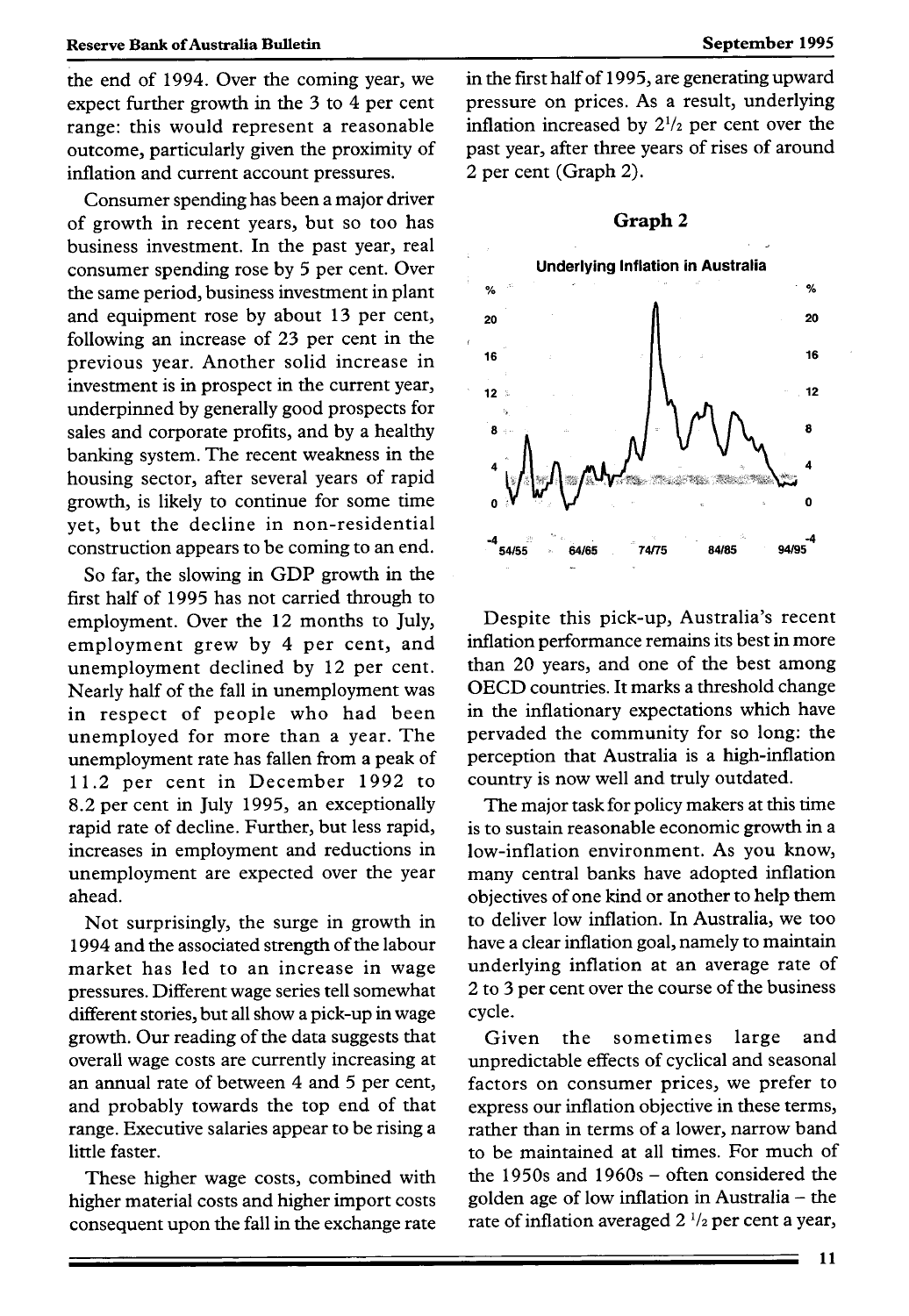but it was subject to substantial volatility (Graph 2).

Our objective might sound a little modest compared with some other countries, but its attainment would render inflation a relatively unimportant factor in economic decision making. It is also the kind of result which only a handful of 'low-inflation' countries has been able to sustain. Over the past decade, for example, inflation has averaged 1.4 per cent a year in Japan, 2.4 per cent in Germany, 2.9 per cent in Switzerland, and 3.6 per cent in the United States.

I am naturally pleased that both government and trade union leaders support the Reserve Bank's inflation objective. I believe they do so because they appreciate the need for a small trading country like Australia to keep inflation under control in what has become a low-inflation world. And they know that, once lost, it is difficult and costly to restore low inflation.

Given the pressures already in the pipeline, we expect underlying inflation to go above 3 per cent during the coming year. As I have indicated, it is not our objective to fine-tune policy to try to keep inflation within 2 to 3 per cent at all times. But we are committed to seeing that any increase in underlying inflation above 3 per cent is only temporary.

It was with this commitment in mind that monetary policy was tightened quite decisively in late 1994. That tightening has helped to return the economy to a more sustainable growth path, and to check inflation expectations. The slower pace of growth will work against any further upward drift in the rate of cost increases, particularly labour costs. The Accord between the government and the trade unions to keep wage increases consistent with the 2 to 3 per cent inflation objective is another reason for expecting the present wave to peak and pass through the system in a reasonable period.

Policy makers are committed to noninflationary growth, and prospective wage and other developments in the economy are being assessed in the light of that commitment. For the time being, policy is broadly on track. The best way to stay on track is to stick consistently to policies focussed on this medium-term objective, and to accept the reality that economic growth is an uneven process. To pursue the alternative of frequent fine-tuning of monetary policy in response to particular economic indicators and financial market developments is to go the destabilisation route.

## **Financial Market Developments**

I should mention briefly some recent financial market developments.

As in other countries, these have been decidedly uncomfortable at times. They have reflected both external disturbances, such as the Mexican crisis and the sharp yen appreciation earlier in the year, as well as home-grown concerns - most prominently, the rise in the current account deficit, which I will say more about later.

In line with the general point about policy consistency noted a moment ago, our approach during periods of market turbulence has been to look through the short-term volatility to the longer-term trends. This approach is not always endorsed by financial market participants or economic commentators, but it is the only sensible approach for policy makers to follow. Over the past couple of months, the markets have begun to move more favourably for Australia.

Last year when I spoke at this forum we had not begun the process of tightening monetary policy. That process was initiated by a rise of  $3/4$  of a percentage point in the cash rate in mid August 1994, followed by 1 percentage point rises in both October and December. These rises took the cash rate to 7.5 per cent, where it still stands (Graph 3).

Each of these adjustments had been anticipated in the market place; short-term yields had risen in the months preceding each tightening, and immediately afterwards. Following the last tightening in December, the market priced in further increases, as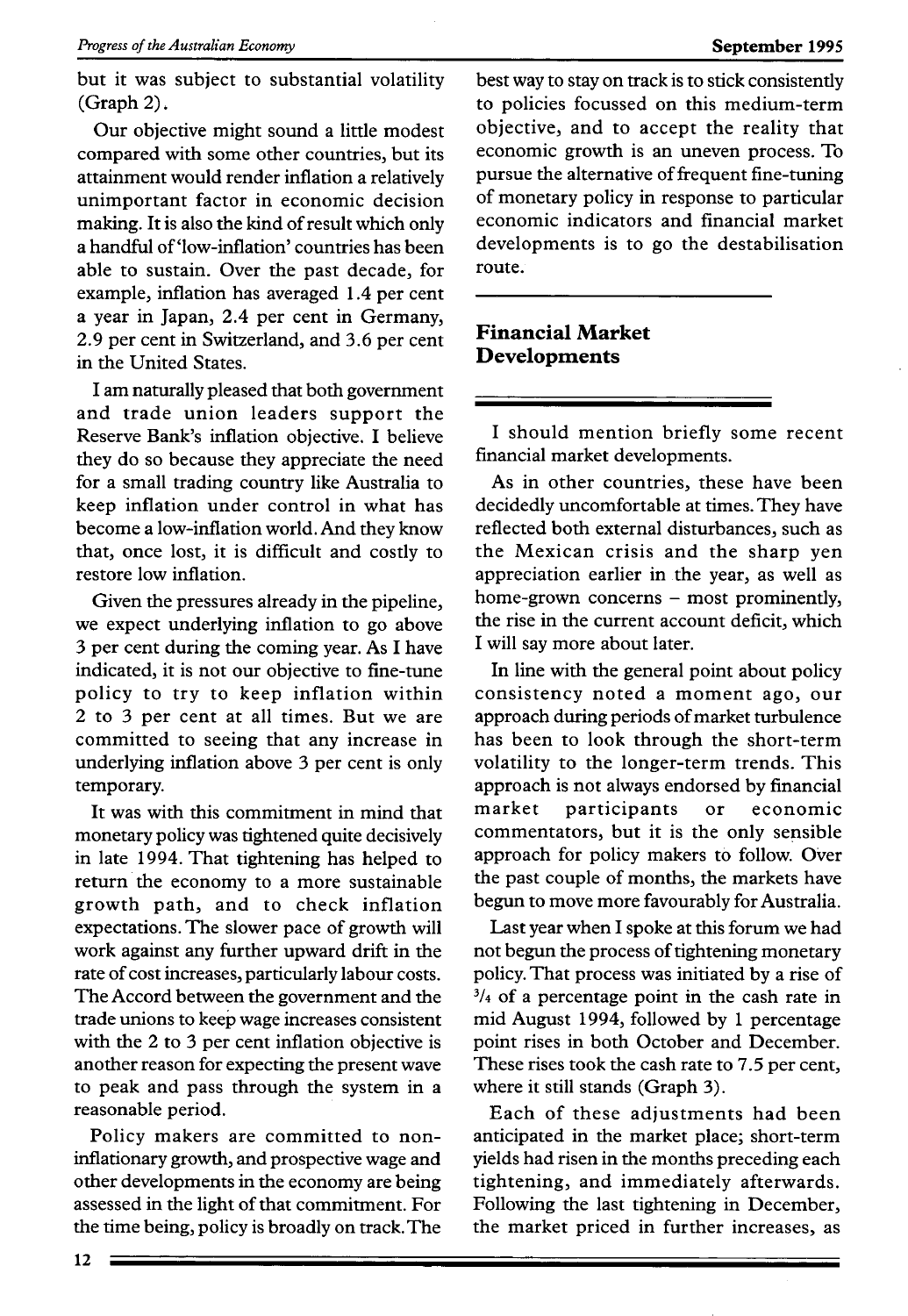

reflected in the yields on 180-day bills. This expectation gradually faded, however, in the light of evidence that the economy was slowing and that inflation was being contained. The general expectation in financial markets at this time is for the cash rate to remain at its current rate over the months ahead.

Further along the yield curve, developments continue to be dominated by movements in the United States. Speaking at this forum last year, I noted that bond yields in Australia had under-performed those in the United States in the period following the Fed's move to tighten policy in February 1994.This pattern persisted in the second half of 1994.The rally in 1995 also took longer to emerge but, once it arrived, the fall in bond yields in Australia was comparable with that in the United States - measured from their respective peaks (Graph 4). The rally in Australia was supported by lower than expected inflation in the March quarter and by the tightening of fiscal policy in the May Budget.

Over the past couple of months, Australia has performed a little better than the United States (and some other countries), causing spreads to narrow somewhat. These spreads are likely to narrow further  $-$  that is, the premium on our bond yields will diminish - as more investors come to accept that Australia is no longer an inflation-prone country.



The exchange rate too has witnessed marked swings in sentiment over the past year (Graph 5). It strengthened in the second half of 1994 as interest rates in Australia were raised and the surge in the US economy aroused expectations of higher commodity prices. Sentiment turned negative early in 1995 when the US economy began to slow, and Australia's forecast current account deficit was revised sharply upwards. Over the first half of 1995, the exchange rate declined by 14 per cent inTWI terms, by 9 per cent against the US dollar, and by 23 per cent against the yen. The rebound since the end of June, however, has seen the bulk of those falls reversed. In trade-weighted index terms, the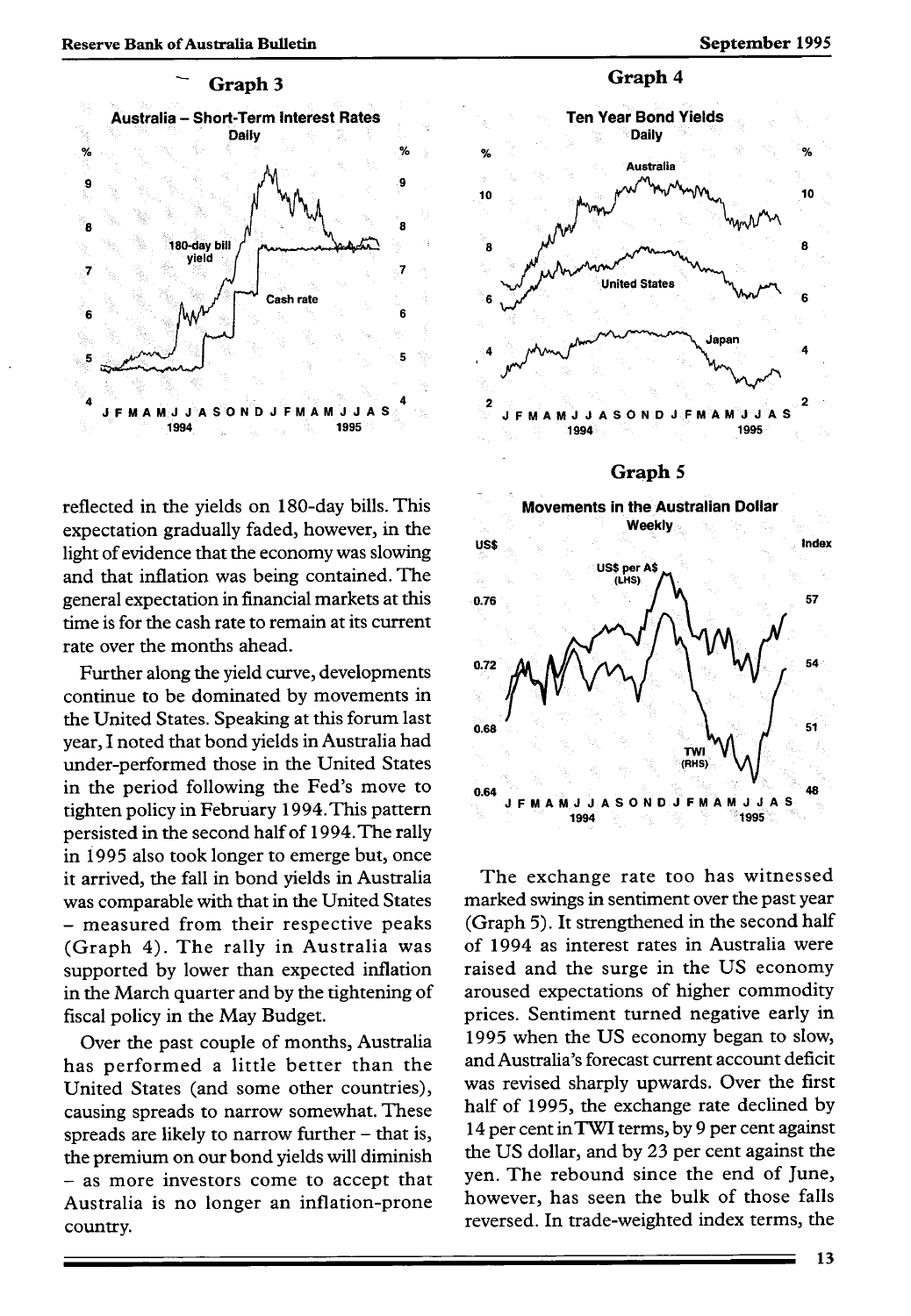exchange rate today is much the same as when I spoke to you last July. It is up by about 2 per cent against both the US dollar and the yen since that time.

The recovery in recent months appears to reflect a number of influences, including the stronger US dollar and signs that Australia's current account deficit may have peaked.The more benign international economic climate - with the US economy seemingly set to maintain moderate growth, and conditions in Japan perhaps moving a little closer to turning the corner - has also helped.

I draw several observations from these developments:

- first, an open economy like Australia will always be subject to some buffeting when turbulence breaks out somewhere in today's increasingly global financial markets. The best course in such conditions is to try to block out the shortterm noise and concentrate on the underlying trends;
- second, policy makers in particular must keep a steady hand on the policy rudder, and at least one eye on the horizon; and
- third, financial markets currently appear to be displaying greater confidence about the Australian economy than has been evident for some time, in part reflecting the prospects for further low-inflation growth in the period ahead.

# **Labour Market Reforms**

I turn now to a couple of areas of microeconomic reform.

Although not universally acknowledged, wage setting and work practices have undergone profound changes over the past decade. These changes deserve greater recognition when evaluating future prospects and investment opportunities in Australia. I want to mention three aspects, namely union attitudes towards inflation; strike activity; and linkages between productivity and enterprise wage bargaining.

Monetary policy obviously plays a major role in helping to achieve low inflation, but it does not operate in a vacuum. In particular, it can be helped, or hindered, by wage outcomes. Australia is almost unique these days in having an incomes policy, which takes the form of an Accord - or understanding between the government and the trade unions.

I have said many times that I believe the Accord process is a helpful one. It recognises, for example, that planned and gradual tariff reductions make good economic sense, and that wage increases should be linked to productivity improvements. In the latest Accord, which was agreed in June this year, the trade union movement formally committed itself to pursuing wage increases which were consistent with the Reserve Bank's 2 to 3 per cent inflation objective. This commitment will be tested over the year ahead, but the union movement does have a good record in delivering on its commitments in previous Accords.

The second change is the sharply lower incidence of industrial disputation. For much of this century, Australian industrial relations have been adversarial and conflict ridden, with dispute levels well above most other OECD countries. In some quarters, perhaps because conflict makes more news than consensus, this still seems to be the popular perception. But this perception is wrong. The recent story on industrial disputation is one of profound change, and runs counter to popular stereotypes about Australia.

You have to go back many decades to find a lower rate of industrial conflict than we have had over the past year, when around 83 working days per thousand employees were lost through strike activity. This compares with an average of around 650 days - around eight times higher - through the 1970s (Graph 6). Australia now ranks reasonably well among OECD countries in terms of working days lost, and no longer deserves to be singled out as a strike-prone country. Unfortunately, changing old mindsets is sometimes harder than changing old work practices.

The third change is the move away from centralised wage bargaining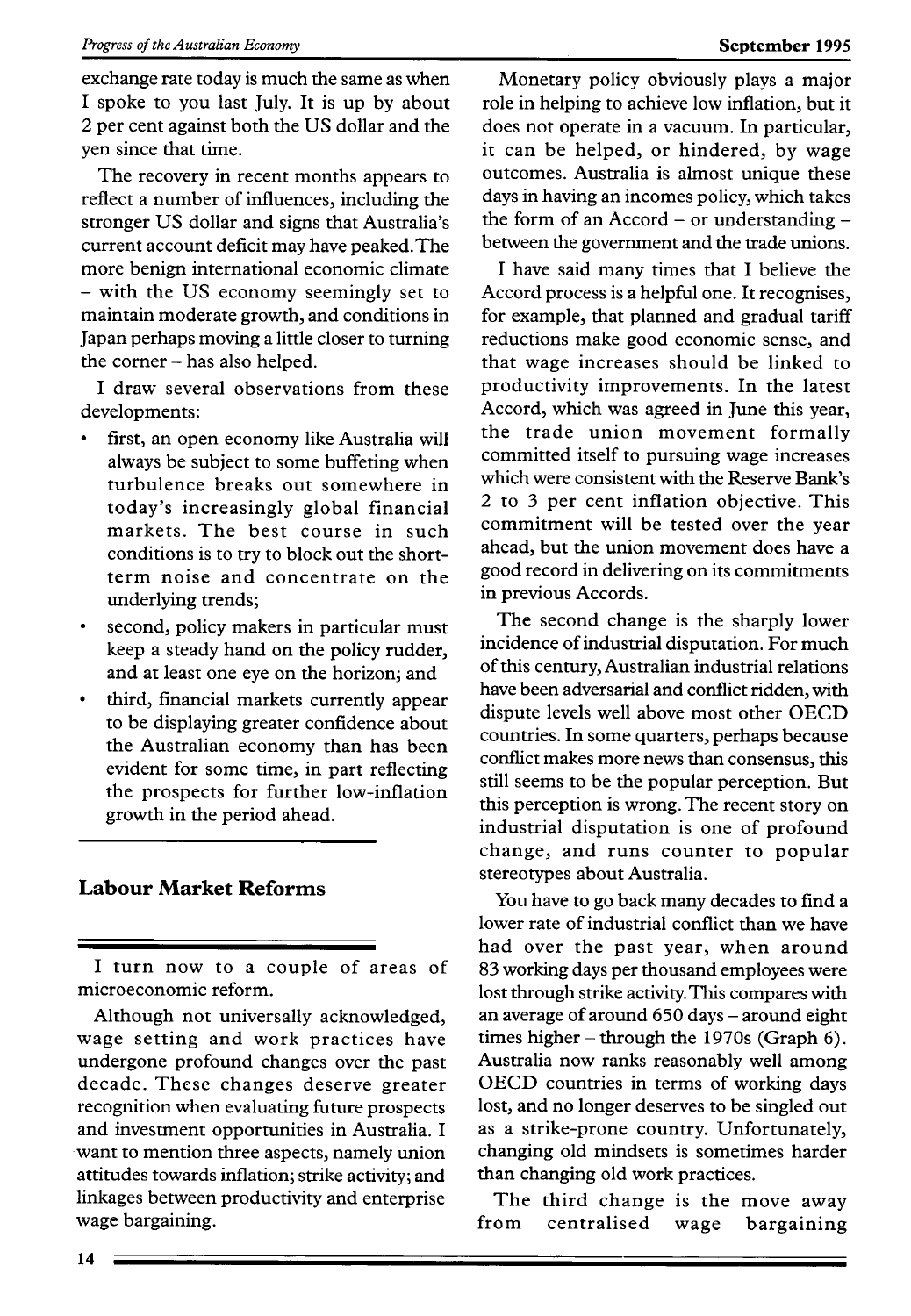

towards enterprise-based arrangements. Approximately 40 per cent of the workforce is now covered by formal enterprise agreements and the proportion is growing. This shift reflects the commonsense notion that giving employees and employers more control over wages, conditions and work practices in their own workplaces is good for productivity growth. Properly pursued, enterprise bargaining is as much about developing co-operative working arrangements as it is about haggling over pay and other conditions.

These days, boosting productivity is increasingly seen as the real path to higher living standards. There is fairly broad agreement also that for wage increases to be

sustained they must be backed up with productivity gains. This has been happening. Labour productivity growth has averaged No. **No.** more than 2 per cent a year over the past four years, compared with around 1 per cent a year in the 1980s (Graph 7). Some cyclical slowing **1000** from the recent rate of productivity growth is now occurring, but we expect to continue to do better than in the 1980s.

# <sup>400</sup> Internal and External **200 Competitiveness**

Making the economy more competitive  $$ both internationally and domestically  $-$  is another area where a good story can be told.

One of the simplest indicators of international competitiveness which is often cited is the real exchange rate. (This measures the comparative cost to foreigners of a basket of goods denominated in domestic currency; because a real depreciation implies that domestic goods are relatively cheaper for foreigners to buy, it is commonly interpreted as an increase in competitiveness.)

For Australia, the real exchange rate (trade weighted index) is currently around 25 per cent lower than in the early 1980s, and 10 per cent lower than in 1990 (Graph 8). This has contributed to many Australian industries becoming more competitive in



#### **Graph** 7

#### 15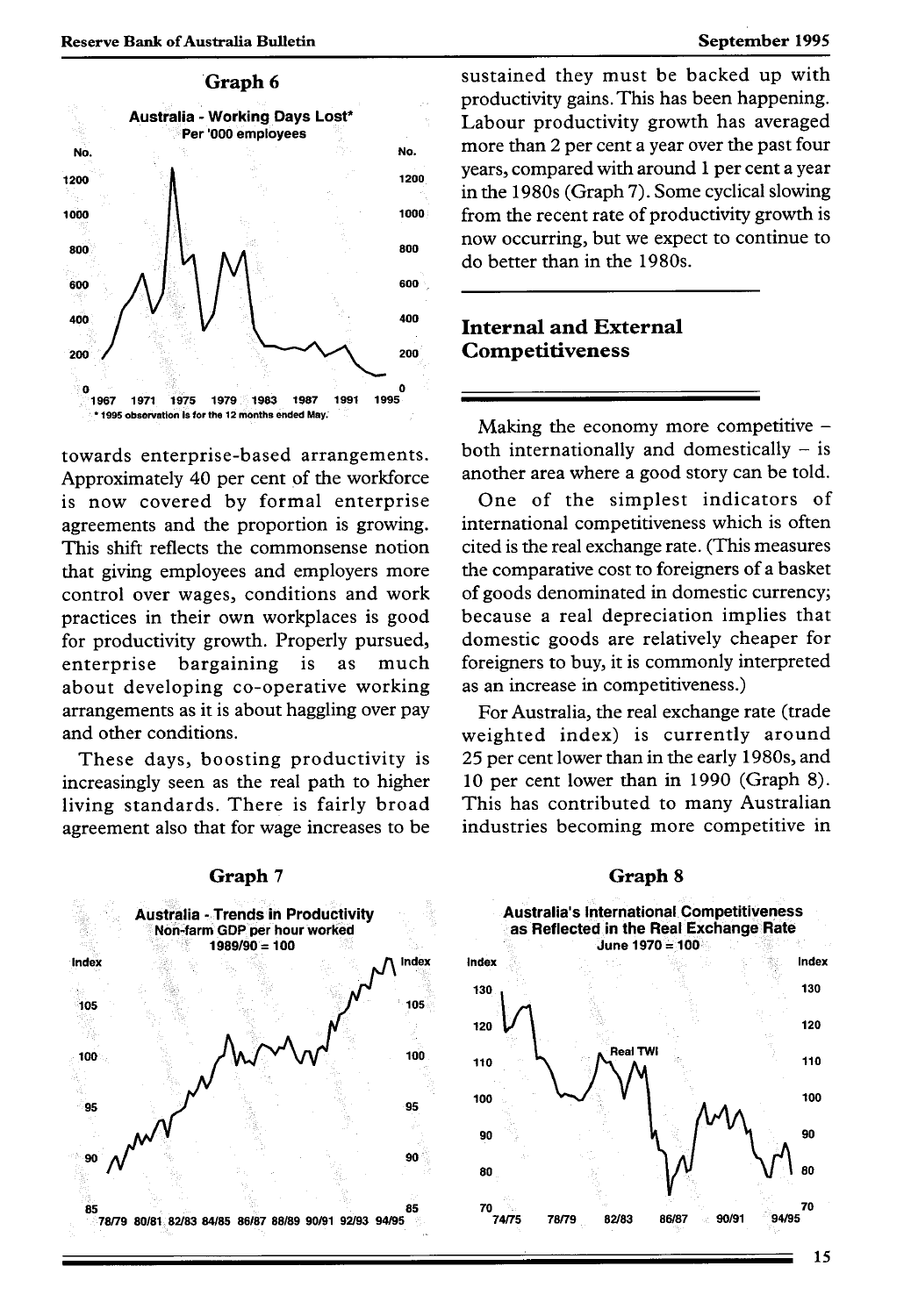world markets, as is evident in their continuing strong export performances - notwithstanding that Japan, our largest trading partner, has had little growth for about four years.

On-going real depreciations, however, are not a long-term route to sustained increases in competitiveness and living standards. As I said earlier, that route lies in raising domestic productivity and efficiency. One of the most powerful driving forces in this process is competition. Here, the Government has pursued a two-pronged approach: to lower tariffs and to foster greater internal competition.

The average effective rate of tariff assistance to manufacturing has fallen from 22 per cent in 1984 to around 10 per cent today, and is projected to decline to 5 per cent by 2000. In response, both imports and exports have risen strongly. Australia is now developing a strong export culture, with a keen awareness of the opportunities emerging in the fast growing Asian economies. Today, almost 70 per cent of our merchandise exports go to Japan and other Asian countries, compared with 50 per cent a decade ago.

To the surprise of some people, the tariff reductions have not killed off manufacturing in Australia. In fact, the challenge has revitalised the manufacturing sector. Lower tariffs have changed the mindset of many manufacturers, sharpening their focus on the productivity improvements necessary to compete successfully in world markets. Exports of manufactured goods have grown at an average rate of 17 per cent a year over the past decade and now represent 23 per cent of total merchandise exports. Service exports, particularly tourism, have grown on average by around 9 per cent a year over the same period, and make up more than 20 per cent of total exports. The popular notion of Australia as just another quarry is clearly outdated.

Many of the (mainly) non-traded sectors – including electricity generation, telecommunications, airlines, railways, shipping, and banking  $-$  are also being exposed to greater competition through deregulation, privatisation and other measures. Some large gains in productivity are resulting, along with improved services, new products and lower prices. The adoption of a national competition policy last April (the socalled Hilmer reforms) means that State and Federal government businesses will be under increasing pressure to perform.

These are real and substantial reforms, even though the process still has a long way to go. Put in different words, Australia is still a long way from exhausting this potentially rich lode of productivity benefits.

Another major source of such benefits is higher business investment. At the corresponding seminar last year, *I* observed that the pre-conditions for a strong surge in business investment were in place, including rising sales, lower corporate gearing, buoyant company profits and strong cash flows. That investment has now materialised, and the estimates for earlier years have been revised upwards by substantial margins. Since its trough in September 1992, real investment in plant and equipment has grown at an average annual rate of around 14 per cent. A further strong rise is expected in 1995/96.

# **National Saving and Debt**

In the absence of a lift in domestic saving, higher investment spending tends ultimately to translate into higher current account deficits. Australia has always run a significant current account deficit  $-$  that being, in effect, the channel through which we have drawn on foreign saving to help finance our investment. Recently, however, the current account deficit has widened to around 6 per cent of GDP (Graph 9) and while deficits of a similar size were recorded on three occasions in the 1980s, those kinds of numbers do raise concerns, both at home and abroad.

On-going current account deficits have to be financed by borrowing abroad or by selling assets abroad. Many people see large deficits as a major constraint on sustained, robust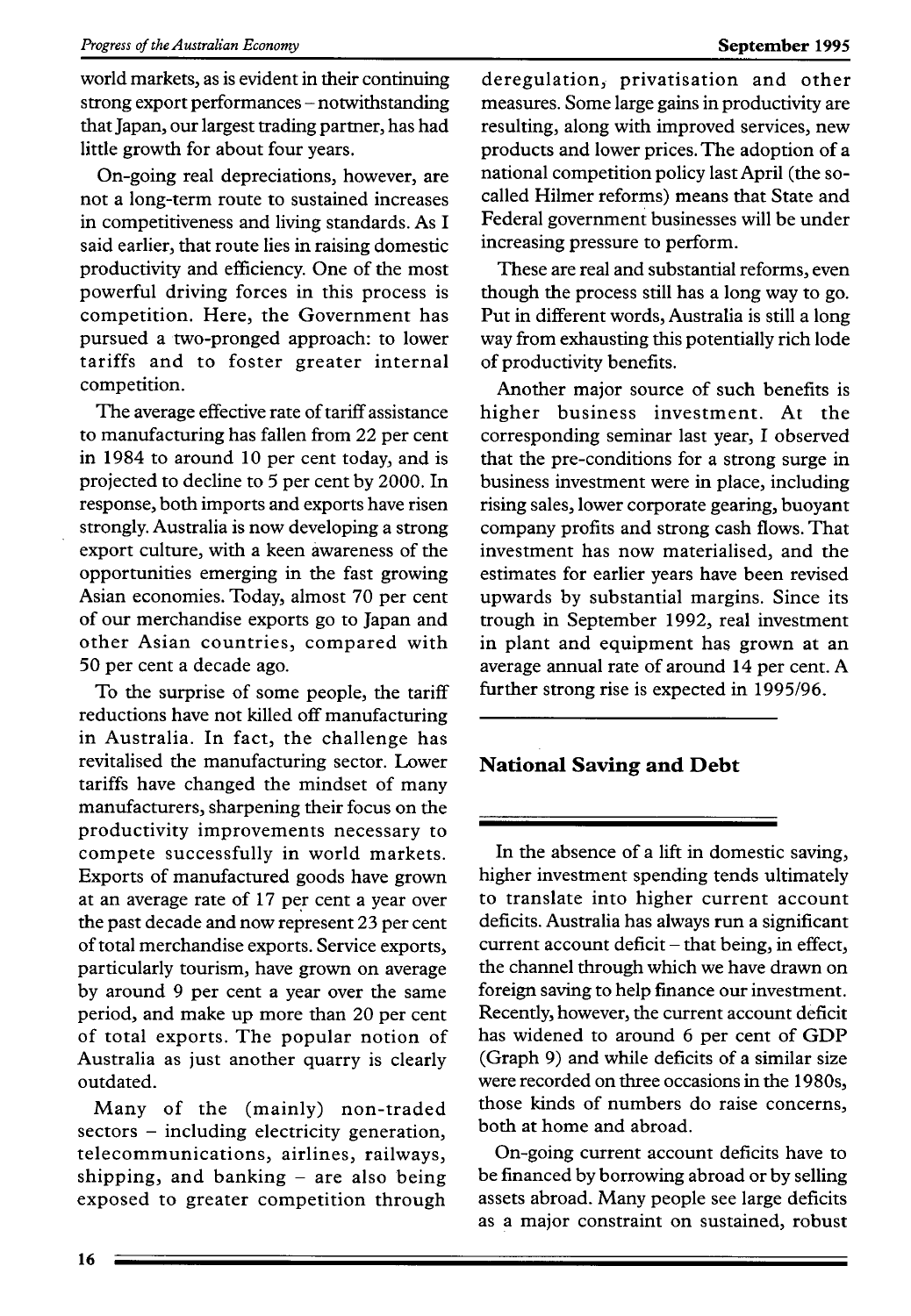

growth, while their implications for the exchange rate give them a particular prominence in the minds of foreign investors.

The large current account deficit in 1994/95 was, in part, a consequence of the recent cyclical strength of consumer and, especially, business investment spending, which has a high import content. We expect the growth in imports to slow as the economy slows. Indeed, there are signs that the volume of imports has levelled out in recent months. (Imports of capital goods continue to grow solidly, consistent with strong investment growth, but imports of consumption goods and services appear to have slowed.) The deficit should also decline as the farm sector recovers from the severe drought, which last year cut into the production and exports of cereals and some other agricultural commodities.

Having made those qualifications, however, the fact remains that, in a structural sense, the current account deficit is too high. Over the past decade it has averaged the equivalent of about 4'/2 per cent of GDP. A lower average figure (say, 3 per cent or less) would undoubtedly ease the current account constraint on growth, as well as our vulnerability to episodes of negative sentiment towards Australia in international financial markets.

A major focus of this concern is Australia's relatively high level of net foreign debt, which



**Graph 10** 



has fluctuated around 40 per cent of GDP in the first half of the 1990s (Graph 10). About 60 per cent of this debt is held by private sector borrowers. To date at least, servicing these debt obligations has not posed any major problems; in fact, debt service payments are currently equivalent to about 12 per cent of total export earnings, well down on the peak of 21 per cent in the late 1980s.

The current account deficit represents an excess of spending over what we produce. We need, therefore, not only to produce more, but also to save more if we are to narrow the gap between spending and production. This has been recognised by the government which has taken several substantial steps to raise national saving. These include measures to boost private saving through increased compulsory pension contributions by employers and employees, and the redirection of some planned tax cuts to pension contributions for low- and middle-income earners. As a result of these measures, the equivalent of up to 15 per cent of employee earnings will be going towards their pension savings by 2002. This translates into an additional contribution to national saving of about  $1\frac{1}{2}$  percentage points of GDP by the early years of next century.

Public savings, which are especially important in a country with low private saving, are also set to increase as budget deficits are replaced by surpluses. Excluding the proceeds